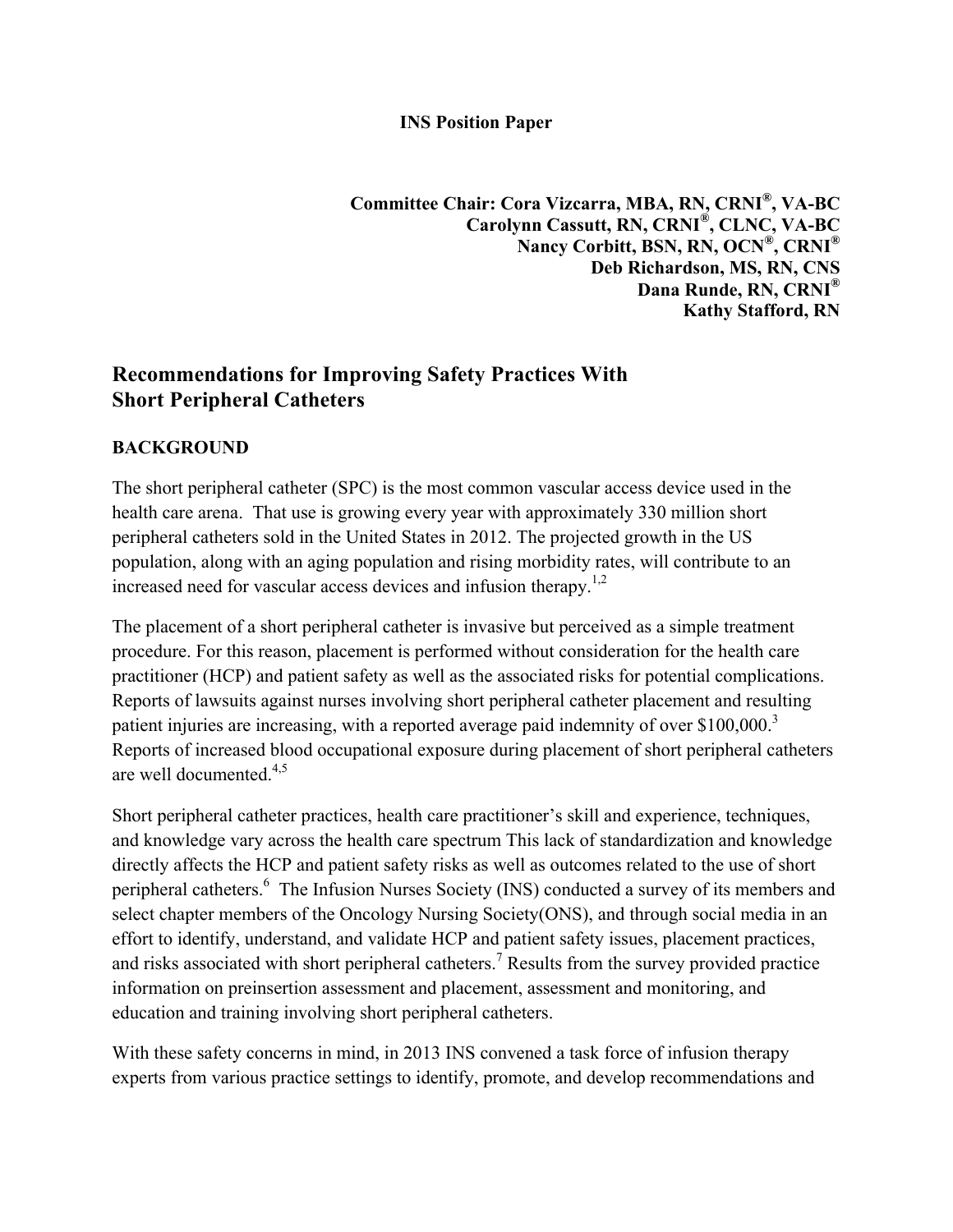tools to improve HCP and patient safety practices surrounding the use of short peripheral catheters.

### **DISCUSSION**

As the most commonly used vascular access device in all health care settings, knowledge of and insertion practices for the SPC vary greatly. The insertion of an SPC is frequently viewed as a "simple" procedure any HCP should be able to perform. Often, registered nurses (RNs) and other HCPs do not receive formal education and training related to the all-encompassing practice of short peripheral catheters (preinsertion, insertion, postinsertion). In the 2013 INS IV Safety Practice Survey results (n=345), 57% of the surveyed nurses reported not being taught how to insert an SPC while in nursing school; 71% of nurses reported receiving "on-the-job training," and 11% reported the "see one, do one" approach upon employment.<sup>7</sup> A review of literature indicates the lack of a standardized nursing school curriculum on SPC; a lack of specific SPC employee orientation and preceptorship programs; and limited or no ongoing training and competency assessment, which affects HCP and patient safety and clinical outcomes.<sup>1,9</sup> The survey results and the literature validate the lack of basic SPC education and training. Additionally, ongoing education and training are needed to increase knowledge about safety practices, infection prevention issues, complication risks, troubleshooting measures, SPC technology, and need for compliance monitoring of these devices. A key educational component and safety issue is the need to provide thorough patient/caregiver education related to preinsertion, insertion, postinsertion, and removal of an SPC. Educating the patient and/or caregiver provides another safety net in early recognition of potential complications and interventions and builds a relationship of trust between the patient and the HCP.

For 40 years, INS has provided the standards of practice relevant to SPCs, including site selection, use of local anesthesia for placement, site preparation/placement, stabilization, site care/maintenance, removal, Standard Precautions, and infection control.<sup>10</sup> Even with these standards guiding SPC practice, there are significant variances in practice that affect HCP and patient safety and lead to poor clinical outcomes. These practice variances include, but are not limited to, poor aseptic/insertion technique; limited skill/knowledge in choosing the appropriate site/vein/catheter; inadequate or inappropriate use of Standard Precautions and personal protective equipment (PPE), leading to blood exposure risks and inadvertent environmental contamination of blood; inadequate catheter stabilization; inadequate patient education; and incomplete documentation of SPC insertion procedure, site assessment, monitoring, and patient education.

Prior to SPC placement, several HCP and patient-related safety factors must be considered to minimize risks. Although RNs and other HCPs are aware of certain considerations, such as avoiding areas of flexion, type of infusate, duration of therapy, catheter gauge, and venous status, in practice, many RNs and HCPs need to take the time to perform a preinsertion assessment to avoid the potential for complications.<sup>11</sup> Areas of flexion carry a high risk for potential adverse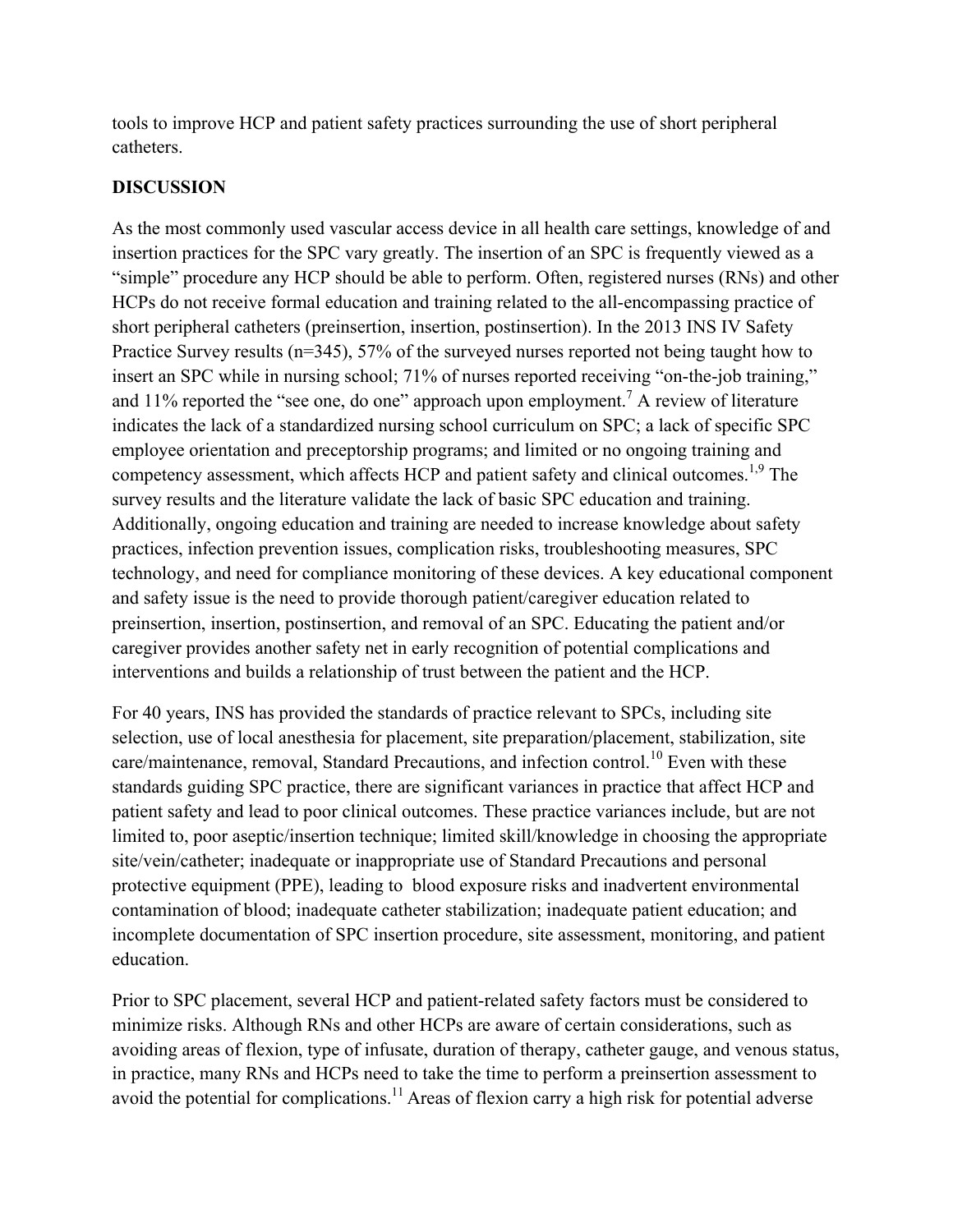events due to the superficial presentation of nerves and arteries and have been the basis for malpractice litigations against nurses.<sup>12</sup> Complications that may result when using an area of flexion include phlebitis, infection, infiltration/extravasation, arterial puncture, and nerve injury. $7,13$ 

Poor aseptic technique and infection prevention practices increase the patient's risk for development of a local or systemic infection. Hand hygiene is to be performed before and after any interaction with an intravascular catheter.<sup>14</sup> Appropriate skin preparation requires due diligence to the type of antiseptic agent being used, method of application, and contact time.<sup>7</sup> Often seen in practice is a single swipe of an alcohol prep pad across the skin. Another common substandard practice is repalpating the vein with clean gloves or bare hands after the skin preparation. The *Infusion Nursing Standards of Practice* states if the HCP needs to repalpate the vein after the skin prep then it must be done with sterile gloves.<sup>10</sup> Unless aseptic technique is maintained, guidelines from the Centers for Disease Control and Prevention (CDC) state that palpation should not be performed after the antisepsis has been applied.<sup>14</sup>

SPC stabilization is often inadequate or is not done, posing a risk for several complications such as loss of access, treatment delays, infection, and infiltration/extravasation. Documented evidence supports the benefits of using a stabilization device or system to minimize complications.10,15 The *Infusion Nursing Standards of Practice* and the *ONS Access Device Guidelines* recommend the use of stabilization/securement devices; however, the INS IV Safety Practice Survey result showed only 46% of the surveyed nurses reported using a stabilization device in actual practice.<sup>8,10,16</sup> SPC infection rates are thought to be low, though actual infection numbers could be relatively high, with most going undetected because of short dwell time and early discharges.<sup>7</sup>

Patients with difficult-to-find veins for venipuncture remain a challenge for HCPs. Multiple failed insertion attempts are distressing to patients and their families; may cause treatment delays and increased costs; and may necessitate a central venous catheter (CVC) placement associated with additional complication risks.<sup>17,18</sup> Ultrasound (US) and infrared light technologies have been reported to increase first venipuncture success rates and patient satisfaction.<sup>19-25</sup> Though both technologies are proving to be safe and efficient for difficult access patients, only 24% of the INS IV Safety Practice Survey respondents indicated they use such devices.<sup>7</sup> Ultrasound and infrared light technologies have been reported to show a positive benefit, but the standard of care is in the developmental stage and has not yet evolved.<sup>8</sup>

Occupational blood exposure potentially leading to blood-borne pathogen (BBP) transmission during the insertion, care, and removal of an SPC places the HCP at risk. Even though regulatory agencies and standards of practice require HCPs to use Standard Precautions, safe work practices, and PPE when occupational exposure is highly feasible, there is evidence of inadequate, inappropriate, or lack of use of Standard Precautions and PPE.<sup>6</sup> In 2011, the published results of 2 surveys assessed the risk of blood exposure with SPC insertion. Jagger and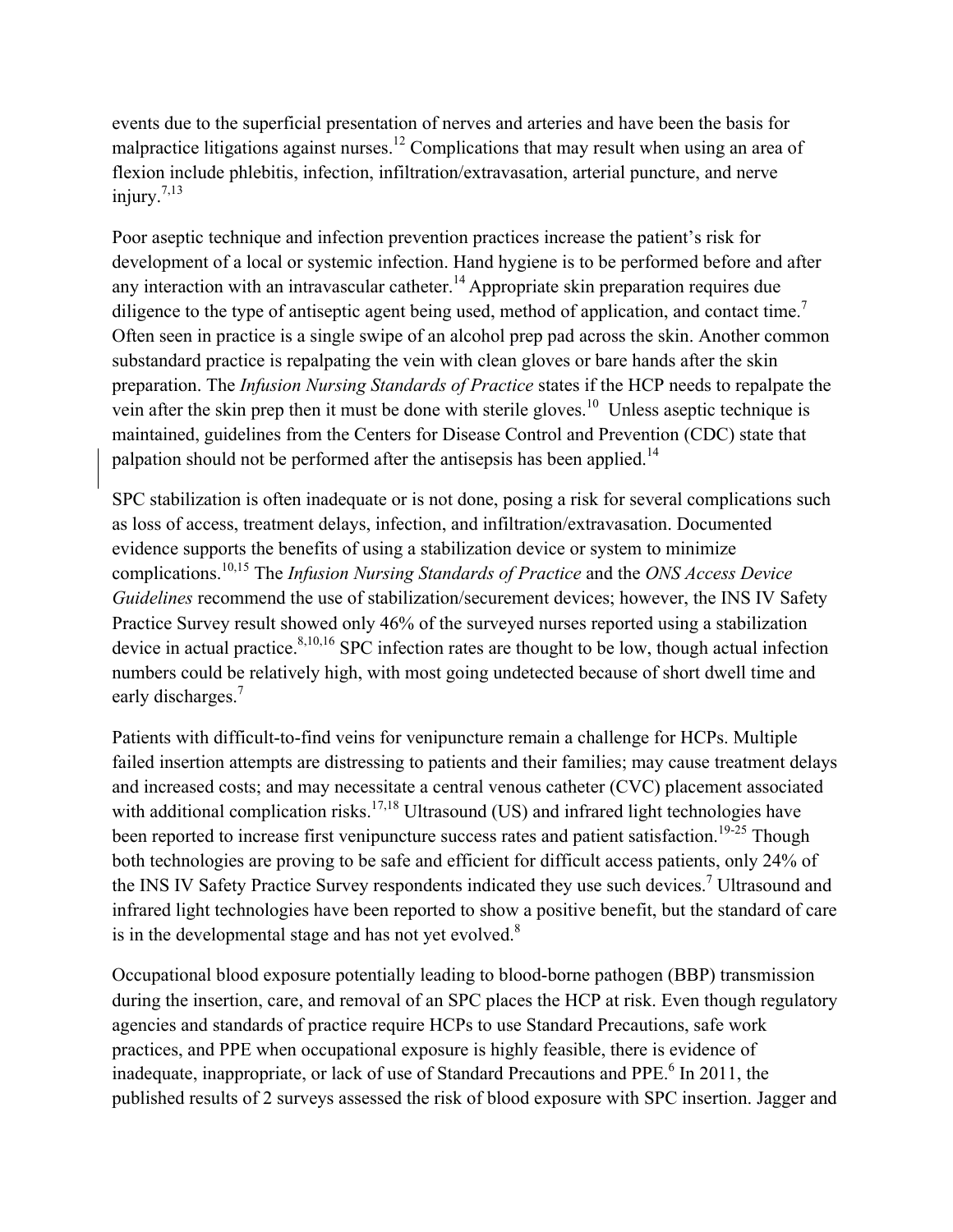colleagues noted that 1in 2 nurses experienced blood exposure on skin or mucous membrane due to splash, splatter, or leakage.<sup>4</sup> Nurses also reported not wearing gloves  $10\%$  to  $11\%$  of the time when inserting an SPC  $^{4,5}$  Some HCPs have reported wearing gloves but cut the finger out of the glove to palpate ("feel") the vein, which negates the safety benefit of the glove. In addition, due to blood leakage or splatter on the gloves during the procedure, inadvertent environmental contamination occurred, exposing others to the potential for BBP transmission.<sup>4</sup> Understanding, using, and implementing safe practices in the form of Standard Precautions should be one of the primary safety strategies used when blood or body fluid exposure is anticipated to help prevent the risk of BBP transmission. $6,26$ 

The 2012 INS position paper, "Recommendations for Frequency of Assessment of the Short Peripheral Catheter Site," forms the basis for the assessment and monitoring of the indwelling SPC, including verifying ongoing need of the device and clinical indications to remove or rotate.<sup>27</sup> It has been reported that a situation most likely to result in a serious adverse event for the patient and HCP is incomplete assessment or failure to frequently assess, monitor, or maintain the SPC site. The results of 516 closed claim analyses and risk control assessments identified assessment and monitoring as 2 of the common allegations. Of those claims, 13.2% were due to HCP failure to properly monitor or maintain the infusion site, which resulted in severe complications, such as compartment syndrome and infection. Documentation of SPC placement, assessment, and monitoring is consistently lacking and ignored. As litigation brought against HCP increases, careful documentation, as outlined in the organization's policies and procedures, will help prove the care provided met the standards of practice.<sup>3</sup>

Data collection and surveillance of SPC outcomes and device-related adverse events are currently lacking. RNs, HCPs, and organizations recognize there is a need to develop tools and processes to assist in this endeavor, but the magnitude of the number of SPCs sold and used presents a formidable challenge to moving this process forward. Yet it is an endeavor needed to understand SPC practice and raise awareness about patient and HCP safety issues associated with SPCs. Infusion therapy is one of the most invasive, high-risk procedures HCPs perform. Because it is such a common procedure, it is easy to forget the potential for serious patient complications and safety risks to the patient and HCP.

### **DEFINITIONS**

- 1. Catheter stabilization device: device/system specifically designed and engineered to control movement at the catheter hub, thereby decreasing catheter movement within the vessel and risk of catheter malposition.
- 2. Extravasation: inadvertent infiltration of a vesicant solution/medication into surrounding tissue.
- 3. Health care practitioner (HCP): refers to individuals in medical, nursing, dental, and health professions including pharmacy, respiratory therapy, physical and occupational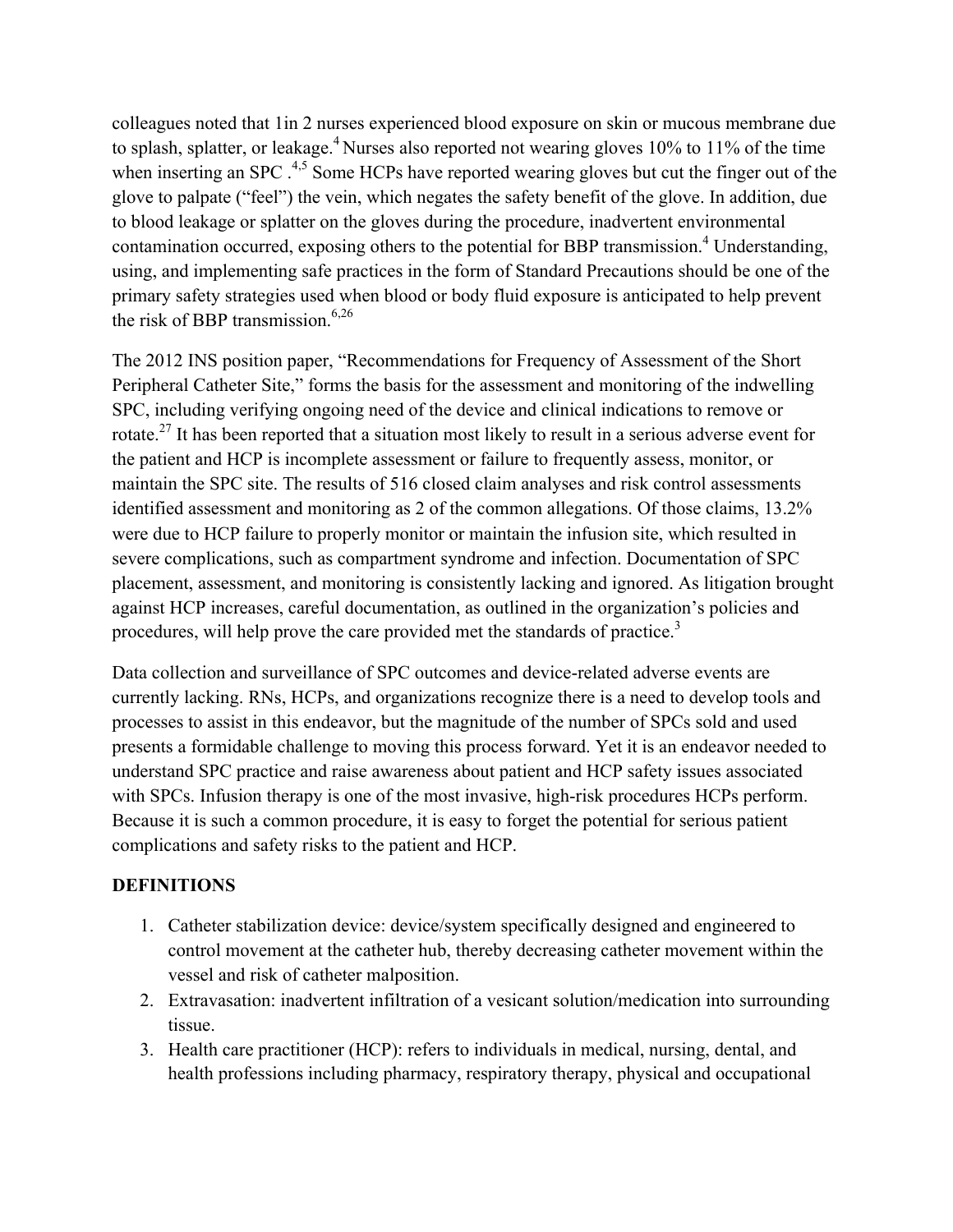therapy, as well as paramedics, emergency medical technicians, and other health care assistive personnel.

- 4. Infiltration: inadvertent administration of a nonvesicant solution/medication into surrounding tissue.
- 5. Personal protective equipment (PPE): specialized equipment worn by an individual for protection against health and safety hazards; examples include, but are not limited to, face masks, caps, goggles, gloves, drapes, and fluid-resistant gowns.
- 6. Phlebitis: inflammation of a vein; may be accompanied by pain, erythema, edema, streak formation, and/or palpable cord.
- 7. Short peripheral catheter (SPC): a type of vascular access device where the tip begins and terminates in a peripheral vein varying in sizes; usually less than 3 inches in length.
- 8. Vesicant: an agent capable of causing blistering, tissue sloughing, or necrosis when it escapes from the intended vein pathway into surrounding tissue.

# **STATEMENT OF POSITION**

It is the position of the Infusion Nurses Society to promote and ensure safe practices for the HCP and the patient and that:

- 1. A fundamental element for performing a procedure correctly is to have adequate knowledge of the correct steps to follow. All registered nurses and HCPs who are responsible for SPC placement, assessment, monitoring, and removal should attend and successfully complete an educational (theoretical/didactic) program specific to SPC during orientation (hire) and at least annually.
- 2. Knowledge alone doesn't translate to a change in practice; therefore, education/training should be followed by an SPC competency assessment that includes return demonstration with a qualified preceptor/instructor and observation audits with direct feedback annually and as needed.
- 3. An organization's policies and procedures for short peripheral catheter should be developed/ reviewed and/or revised to incorporate the most current standards of practice from INS and CDC guidelines to include:
	- a. Preinsertion assessment and placement
	- b. Ongoing assessment and monitoring of indwelling SPCs
	- c. Infection prevention and Standard Precautions
	- d. Identification, prevention, and management of complications
	- e. Patient/caregiver education
	- f. Removal of SPC
	- g. Documentation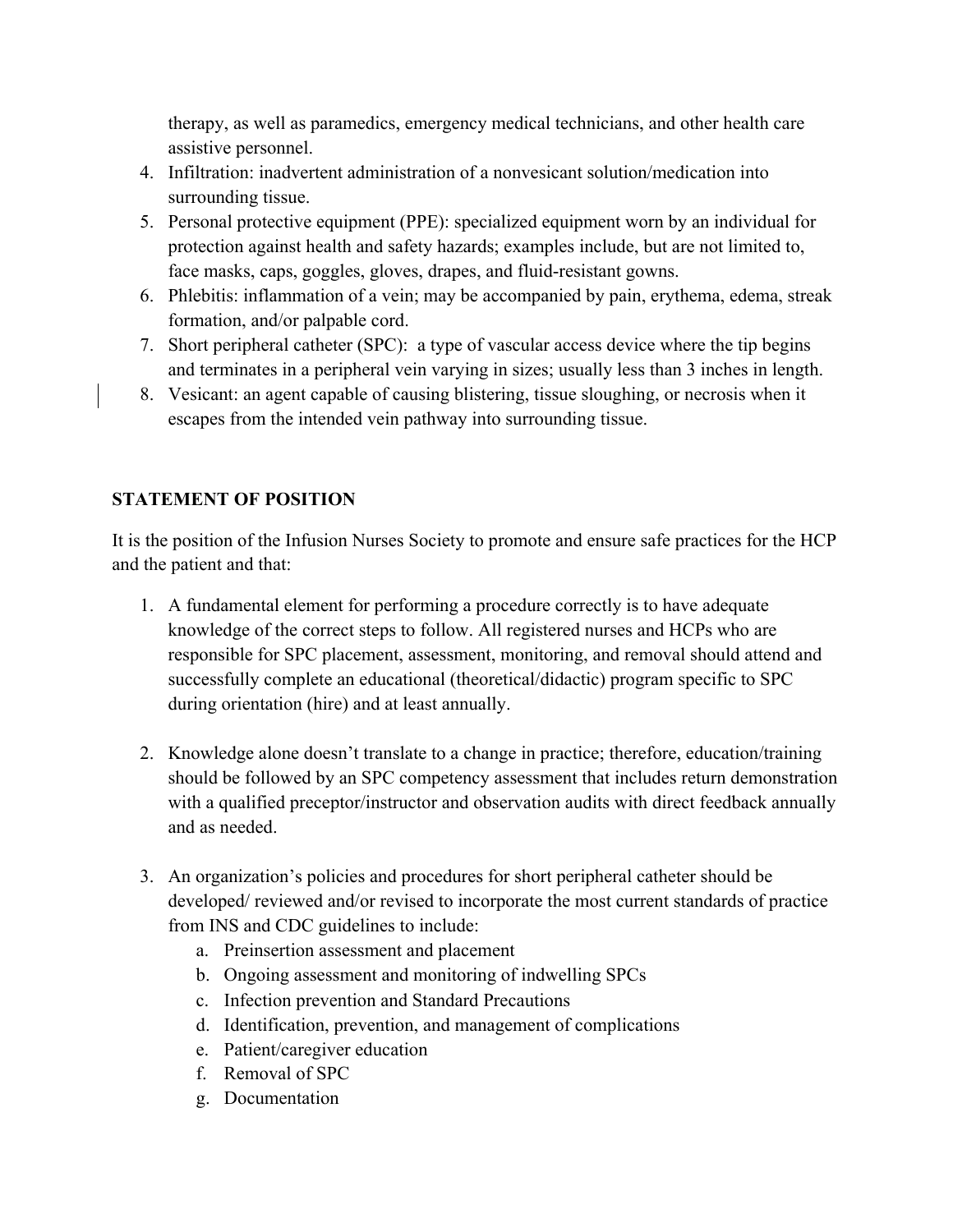- h. Surveillance/quality improvement/outcomes
- 4. Development of SPC surveillance programs with "quality indicators" that will allow objective assessment and monitoring of SPCs. The indicators may include, but are not limited to, phlebitis rate; SPC infection rate; infiltration/extravasation rate; timely and accurate documentation of placement; daily review of SPC necessity; compliance to Standard Precautions during insertion, maintenance, and removal.
- 5. Audits and feedback should complement the SPC surveillance program to sustain improvement in process and performance. Direct feedback during SPC insertions or review of SPC sites and documentation can assist in practice change.
- 6. Personal Protective Equipment (PPE), hand hygiene, and safe injection practices form the basis of Standard Precautions. Due to the high risk of occupational blood exposure with the SPC procedure, PPE must be used and selected if the potential for blood or body fluid exposure is anticipated or highly feasible.
- 7. The placement of an SPC is a procedure performed by both the infusion nurse and the non-infusion nurse. It is strongly recommended that the insertion, care, and maintenance of SPCs is implemented as a standardized curriculum in all undergraduate nursing programs to provide novice nurses with basic knowledge/skills as they join the nursing work force.
- 8. Develop and implement an effective method to focus and improve safety compliance to include safety awareness campaigns on a regular basis.
- 9. Incorporate vein visualization technology as a routine strategy for patients with difficult or poor venous access. Visualization technology can improve success rates, decrease unsuccessful insertion attempts, and improve patient satisfaction.

# **REFERENCES**

- 1. Dychter S, Gold D, Carson D, et al. Intravenous therapy: a review of complications and economic considerations of peripheral access. *J Infus Nurs*. 2012;35(2):84-91.
- 2. PRWeb 2013 [press release]. Becton Dickinson, C. R. Bard, and Covidien lead the way in the vascular delivery device market, reports iData Research February 21, 2013.
- 3. CNA HealthPro Nurse Claim Study. Nursing professional liability exposures: CNA HealthPro 5-year closed claims analysis (Jan. 1, 2006 – Dec. 31, 2010) and risks control self-assessment Part 1. http://www.nso.com/pdfs/db/RN-2010-CNA-Claims-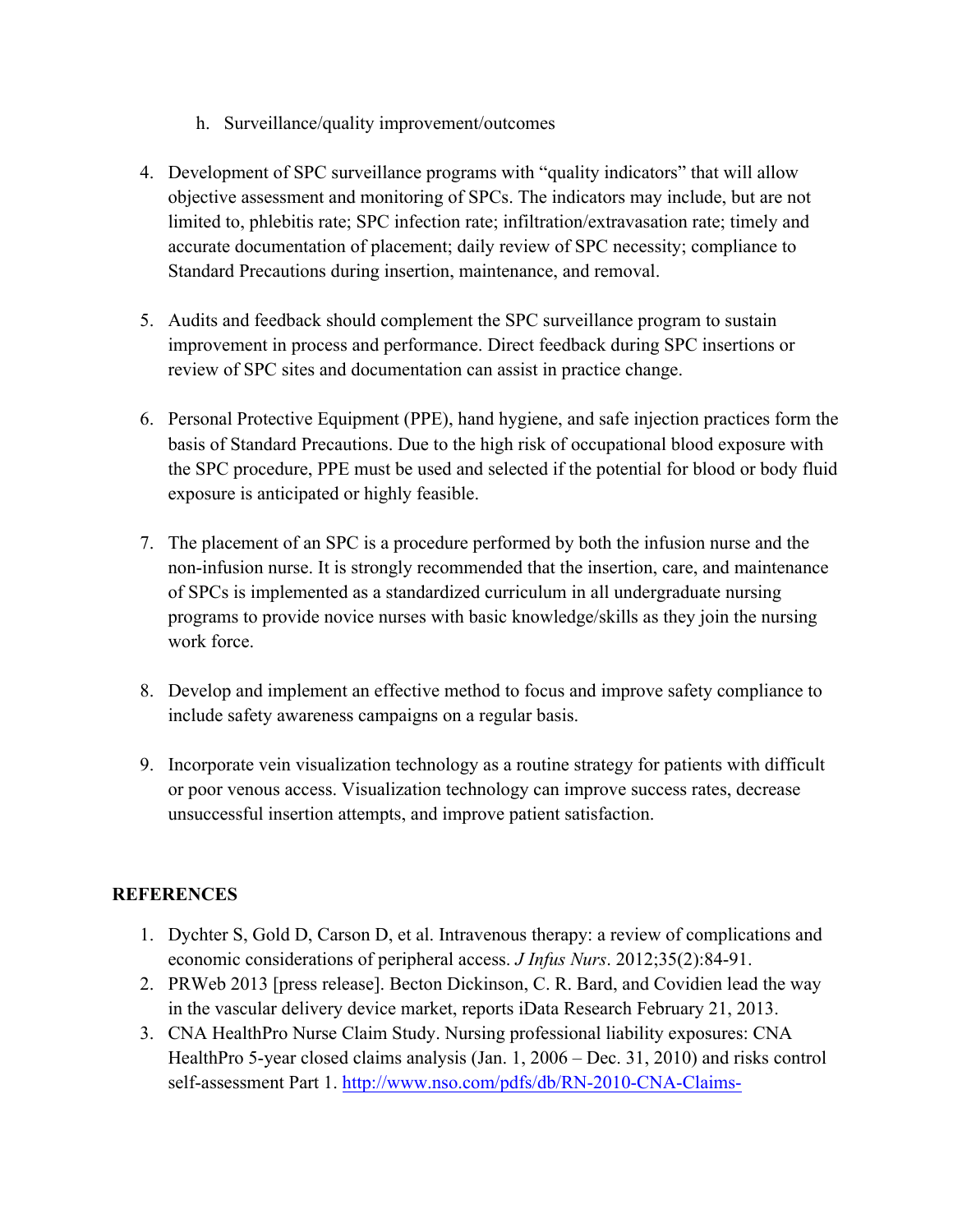Study.pdf?fileName=RN-2010-CNA-Claims-Study.pdf&folder=pdfs/db&isLiveStr=Y Accessed June 22, 2013.

- 4. Jagger J, Perry J, Parker G, Komblatt Phillips E. Blood exposure risk during peripheral IV catheter insertion and removal. *Nursing 2011.* 2011;41(12):45-49.
- 5. Richardson D, Kaufman L. Reducing blood exposure risks and costs associated with SPIVC insertion. *Nurs Manage.* 2011;43(12):31-34.
- 6. Hadaway L. Needlestick injuries, short peripheral catheters, and health care worker risks. *J Infus Nurs.* 2012;35(3):164-178.
- 7. Infusion Nurses Society. INS IV Safety Practice Survey: data results on file May/June 2013.
- 8. Hadaway L. Short peripheral intravenous catheters and infections. *J Infus Nurs.*  2012;35(4): 230-240.
- 9. Jensen R. Teaching students about IV therapy: increased competence and confidence. *JAVA*. 2009;14(1):21-26.
- 10. Infusion Nurses Society. Infusion nursing standards of practice. *J Infus Nurs*. 2011;34(1S):S1-S110.
- 11. Perucca R. Peripheral venous access devices. In: Alexander M, Corrigan A, Gorski L, Hankins J, Perucca R, eds. *Infusion Nursing: An Evidence-Based Approach.* St Louis, MO: Saunders/Elsevier: 2010.
- 12. Masoorli S. Caution: nerve injuries during venipuncture. Nurse.com. http://news.nurse.com/apps/pbcs.dll/article?AID=2005505010320#.UjtMVcZ6Z8k. Published 2005. Accessed July 2013.
- 13. Alexander M, Gorski L, Corrigan A, Bullock M, Dickenson A, Earhart A. Technical and clinical application. In: Alexander M, Corrigan A, Gorski L, Phillips L, eds. *Core Curriculum for Infusion Nursing.* 4th ed. Philadelphia, PA: Wolters Kluwer Health/Lippincott Williams & Wilkins; 2014: 1-85.
- 14. Centers for Disease Control and Prevention. *Guidelines for the Prevention of Intravascular Catheter-Related Infection, 2011*. http://www.cdc.gov/hicpac/bsi/bsiguidelines-2011.html. 2011.
- 15. Bausone-Gazda D, Lefaiver CA, Walters S-A. A randomized controlled trial to compare the complications of 2 peripheral intravenous catheter-stabilization systems. *J Infus Nurs.* 2010;33(6):371-382.
- 16. Camp-Sorrell D, et al. *Access Device Guidelines.* 3rd ed*.* Pittsburgh, PA: Oncology Nursing Society, 2011.
- 17. Walsh G. Difficult peripheral venous access: recognizing the patient at risk. *JAVA*. 2008; 13(4):198-203.
- 18. Schears G, Pennington D [white paper]. Innovations in vascular access: near-infrared technology revolutionizes visualization of blood vessels. Memphis, TN: Christie Digital Systems; 2008. Accessed July 2013.